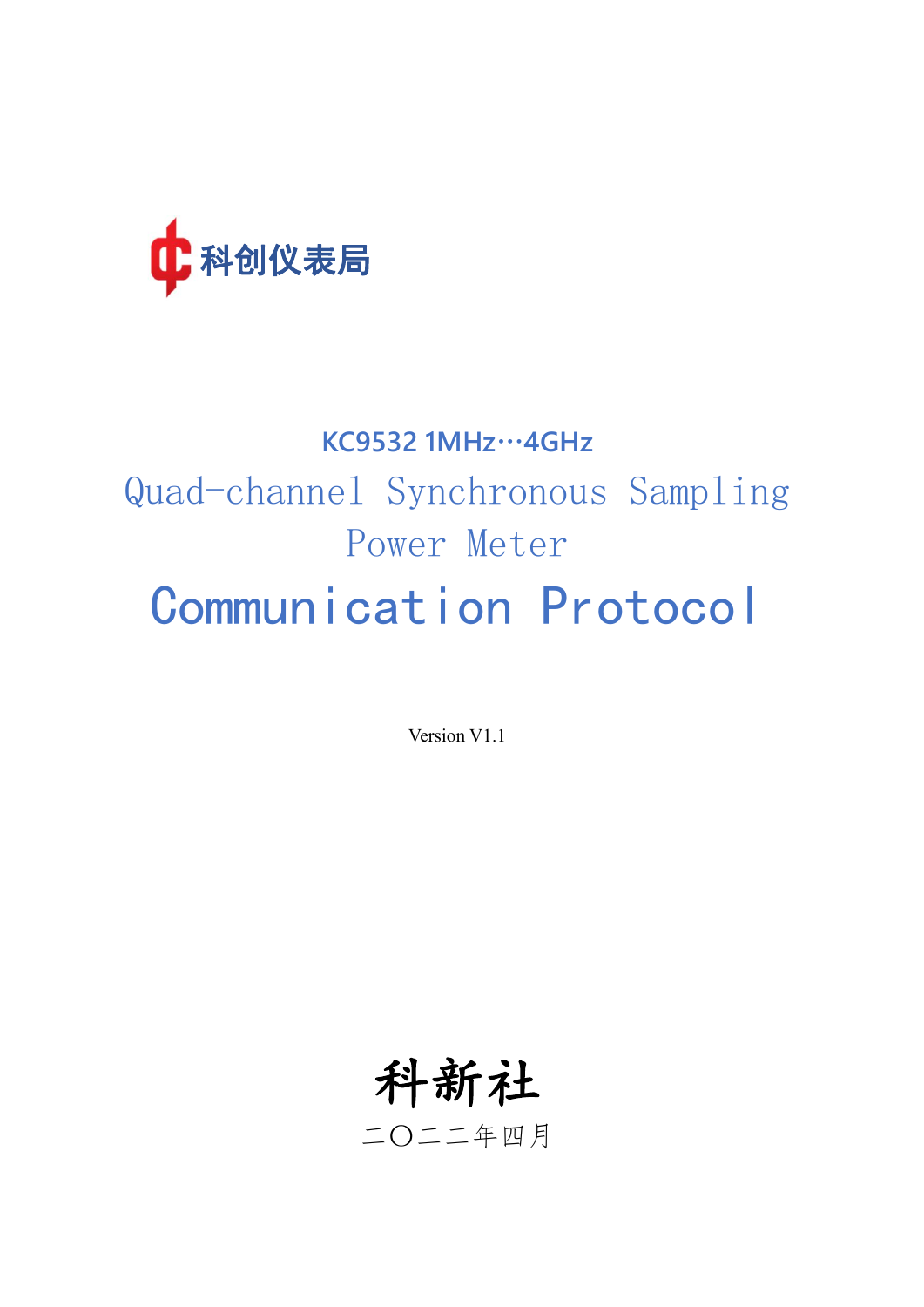| 2.3.2 Command Format for Writing a Single Register 10          |  |
|----------------------------------------------------------------|--|
| 2.3.3 Acquire and adjust measuring parameters in channel 1  11 |  |
| 2.3.4 Acquire and adjust measuring parameters in channel 2 12  |  |
| 2.3.5 Acquire and adjust measuring parameters in channel 3  13 |  |
| 2.3.6 Acquire and adjust measuring parameters in channel 4 13  |  |
|                                                                |  |
|                                                                |  |
|                                                                |  |
|                                                                |  |
|                                                                |  |
|                                                                |  |
|                                                                |  |
|                                                                |  |
|                                                                |  |

#### 目录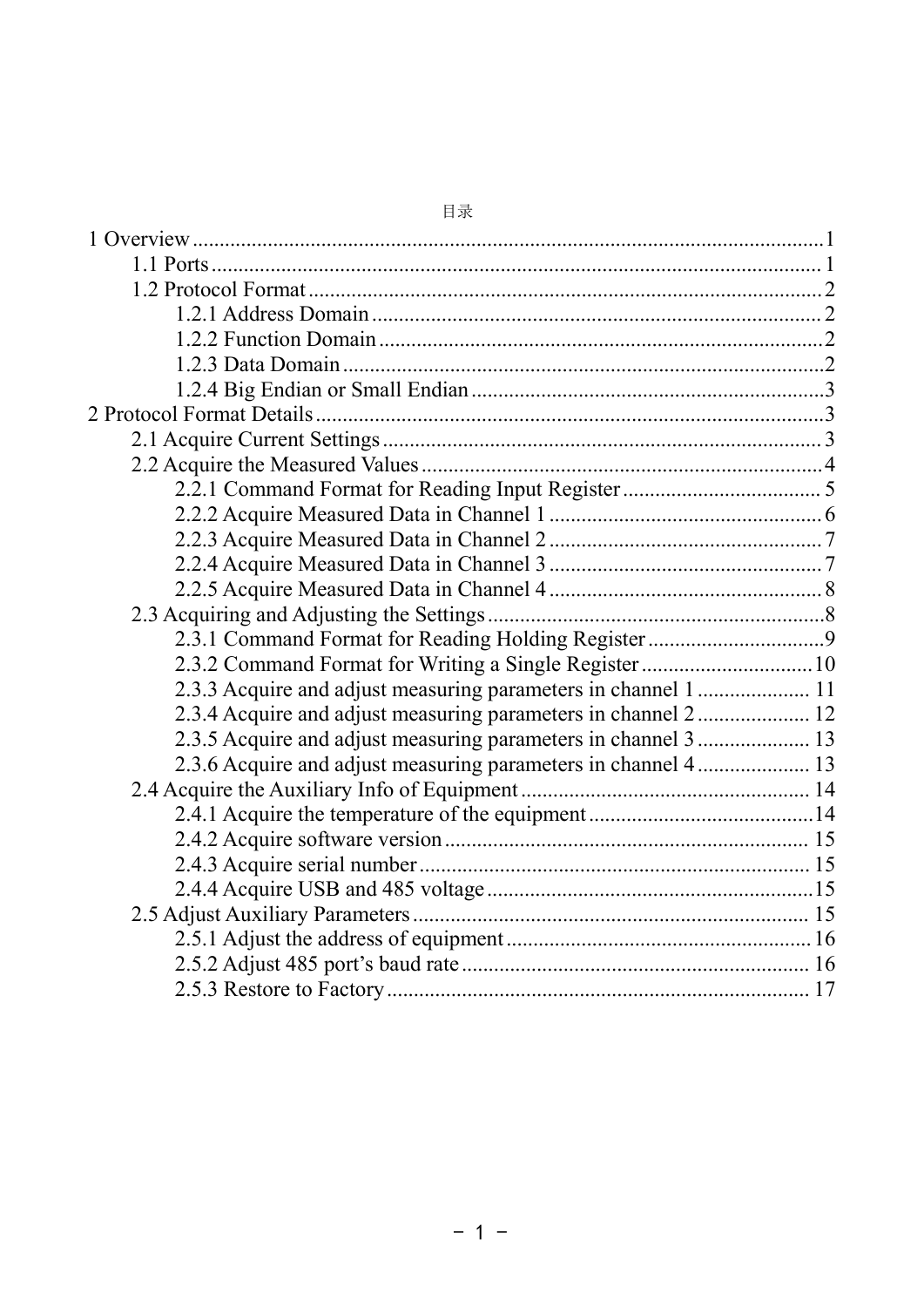# <span id="page-2-0"></span>**1 Overview**

#### <span id="page-2-1"></span>**1.1 Ports**

Pic 1-1 shows the ports' logic of KC9532.





KC9532 comes with a RS-485 port and an USB Type-C port. (Abbreviated as 485 and USB)

The 485 port utilises Modbus-RTU protocol to communicate with the host computer. KC9532 plays the role of the slave machine waiting for commands from the host before matching the address and returning the corresponding data. The adjustable Baud rate range of the 485 port is 9600-460800, and the default is 115200.

USB port is mainly used to acquire system information, connecting the host computer and remote upgrading. Since the communication address and the Baud rate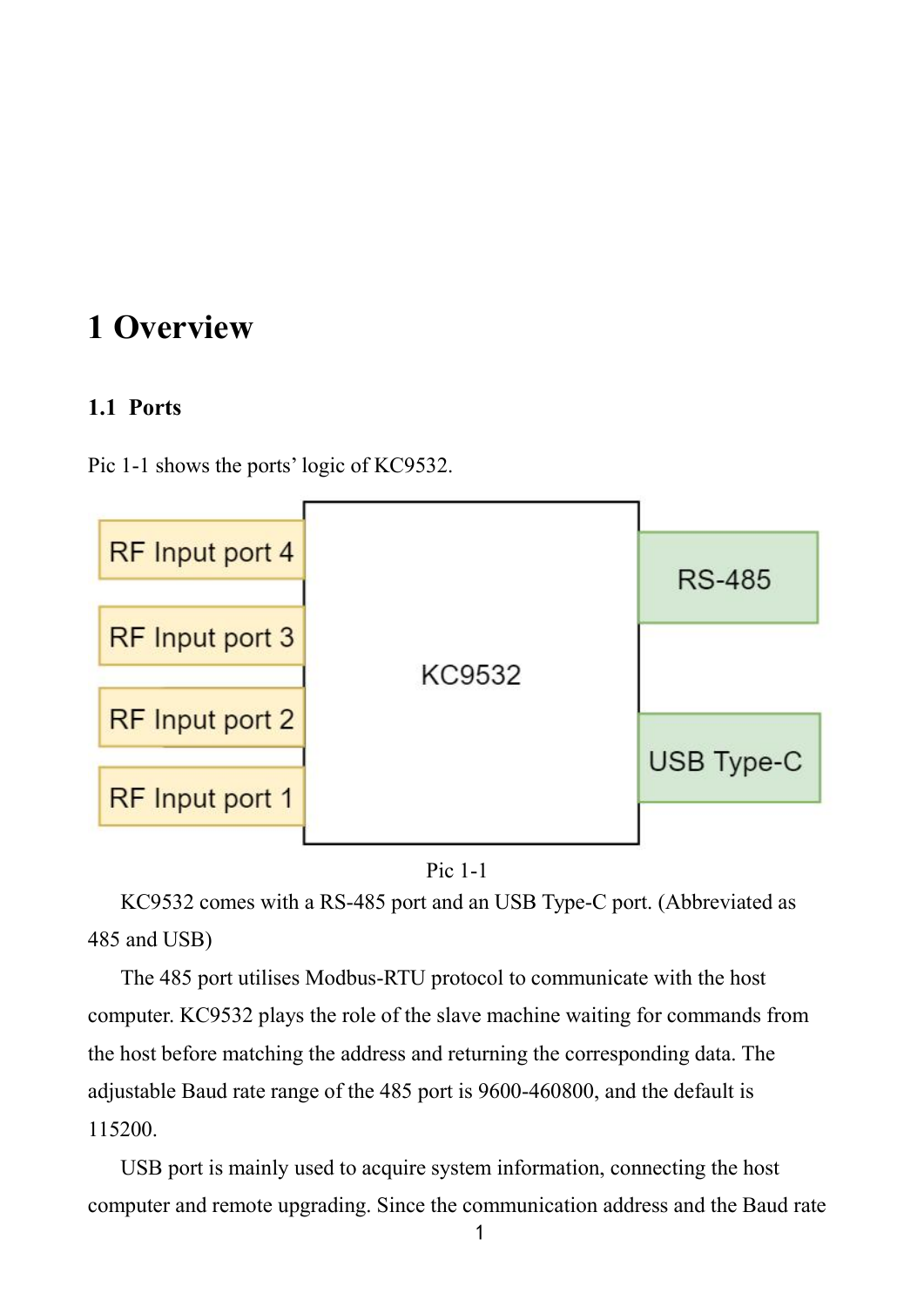of 485 port is adjustable, the Baud rate of USB port is fixed to 115200 to acquire the information like the adjusted address as well as the new Baud rate.

# <span id="page-3-0"></span>**1.2 Protocol Format**

KC9532's 485 port obeys standard Modbus-RTU protocol format, as shown in Pic 1-2.

| 1 Byte  | 1 Byte   | $ 0 - 252$ Bytes | 2 Bytes          |
|---------|----------|------------------|------------------|
| Address | Function | Data             | <b>CRC</b> check |
| domain  | domain   | domain           |                  |

#### Pic 1-2

#### <span id="page-3-1"></span>**1.2.1 Address Domain**

Address domain is mainly used by the host computer to select equipment. The default address of  $KC9532$  is  $0x01$ .

#### <span id="page-3-2"></span>**1.2.2 Function Domain**

Function domain is mainly used for those specific functions of the equipment. The list below shows the function domains supported by KC9532.

| Code (Hexadecimal) | Function              | Description                 |
|--------------------|-----------------------|-----------------------------|
| 0x03               | Read holding register | Acquire option values       |
| 0x04               | Read input register   | Acquire measured values     |
| 0x06               | Write single register | Configure a certain setting |

List 1-1 Function domains supported by KC9532

When an unsupported function code is sent, KC9532 sets the highest bit of function code to 1 and sets 0x01 in the data domain, to represent an error.

For example, the host computer sends 01 01 00 00 00 08 3D CC , yet KC9532 doesn't support this function, so 01 81 01 81 90 will be returned.

# <span id="page-3-3"></span>**1.2.3 Data Domain**

Data domain comprises of option address and option content, as shown in Pic 1-3.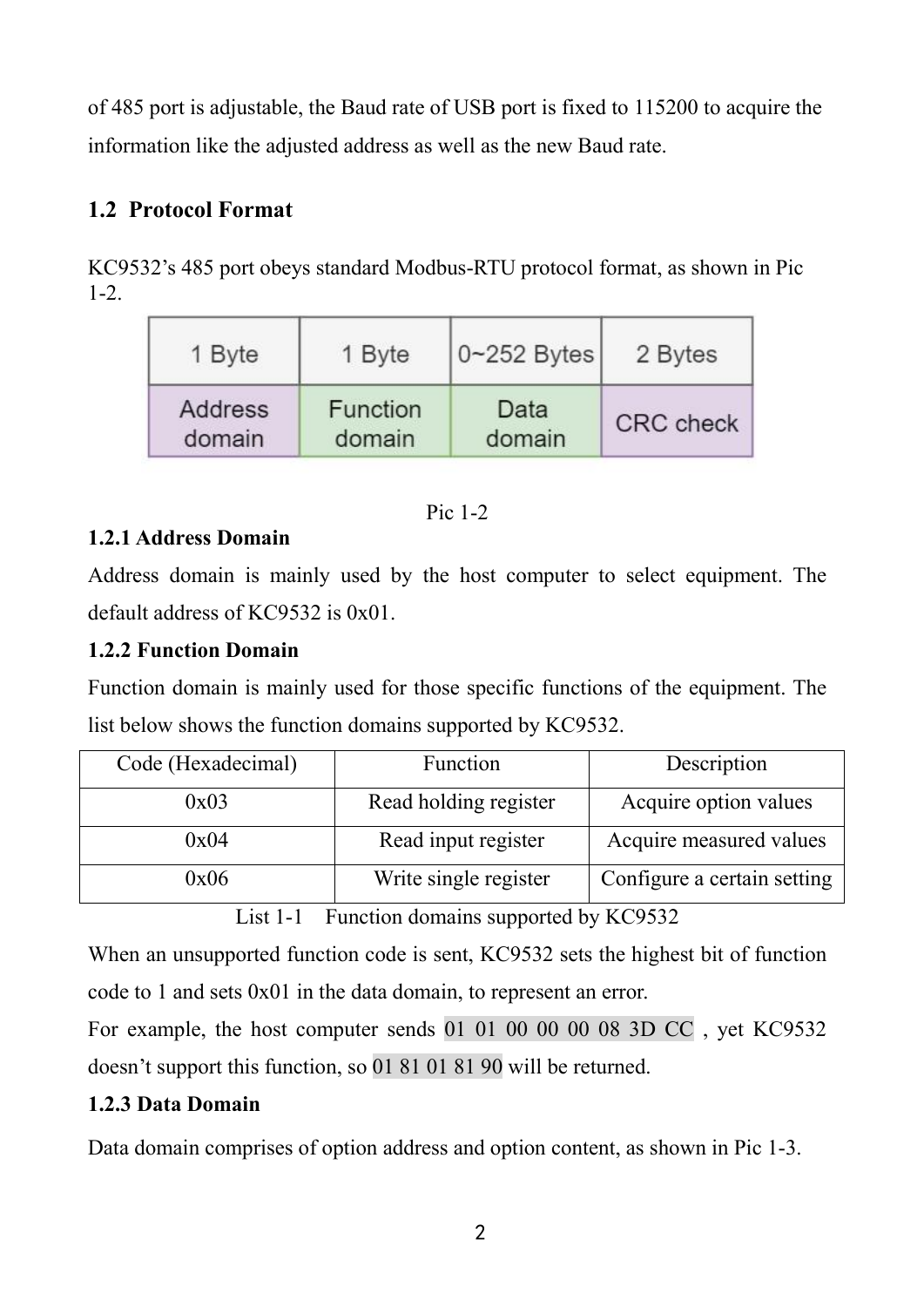| 2 Bytes | $0\nightharpoonup$ 250 Bytes |
|---------|------------------------------|
| Option  | Option                       |
| address | data                         |

| Pic $1-3$ |  |  |
|-----------|--|--|
|           |  |  |

# **Currently, all the option data the option address (register address) correspond to are multiple of 2 Bytes.**

Whenever the address sent by the user is mistaken, KC9532 sets the highest bit of function domain to be 1, and returns 0x02 to represent an address error. For example, the host computer sends 01 04 01 0A 00 02 50 35, yet KC9532 cannot find 0x010A data address in input register, in this case it returns 01 84 02 C2 C1. When the user sends a mistaken option data, KC9532 will set the highest bit of the function domain to be 1 and will return 0x03 to represent a parameter error. For example, the host computer sends 01 04 01 01 00 01 61 F6 , yet KC9532 requires a minimum amount of register requested to be 2. So it returns 01 84 03 03  $01$ .

# <span id="page-4-0"></span>**1.2.4 Big Endian or Small Endian**

KC9532 adopts big-endian mode to return data. Data 0x1234 would be returned as 0x12, 0x34.

# <span id="page-4-1"></span>**2 Protocol Format Details**

# <span id="page-4-2"></span>**2.1 Acquire Current Settings**

Every time KC9532 is booted, it returns the information about the equipment through USB. User can acquire it with normal serial port software.

To acquire system info, connect USB port with serial port software and set parameters as below.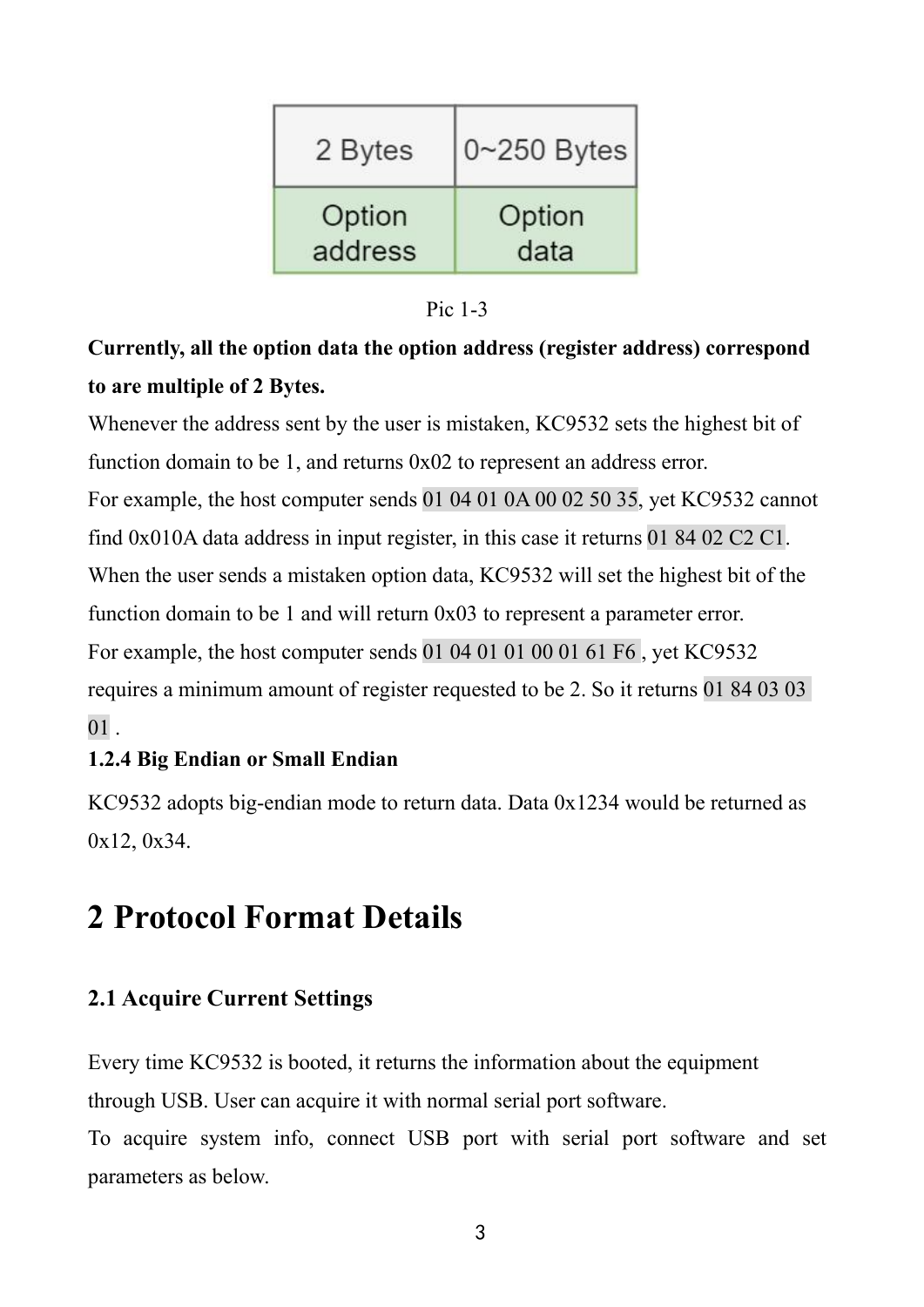Baud rate: 115200 Stop bit: 1 Data bit: 8 Parity bit: None

KC9532 return the info as below after connected to power:

============================== product: KC9532 Version:1.3 Address:0x1 RS485 baud rate:115200 ==============================

Product name, software version, address and 485 port's baud rate are returned, and user can connect 485 port precisely with this info.

# <span id="page-5-0"></span>**2.2 Acquire the Measured Values**

Each channel of KC9532 returns data as it's shown below.

| Data            | Description                     | Unit          | Data Type        |
|-----------------|---------------------------------|---------------|------------------|
| Peak value      | Max power within a unit         | dBm/mW        | Single-precision |
|                 | sampling time                   |               | floating point   |
| Average Value   | Average power within a unit     | dBm/mW        | Single-precision |
|                 | sampling time                   |               | floating point   |
| Mean square     | Effective power within a unit   | dBm/mW        | Single-precision |
| root value      | sampling time                   |               | floating point   |
| Peak-to-average | The ratio of peak value to mean |               | Single-precision |
| ratio           | square root value within a unit |               | floating point   |
|                 | sampling time                   |               |                  |
| Pulse width     | The duration time of high       | <b>us</b>     | Single-precision |
|                 | signal within a single pulse    |               | floating point   |
|                 | period                          |               |                  |
| Duty ratio      | The ratio of high signal        | $\frac{0}{0}$ | Single-precision |
|                 | duration time to period time    |               | floating point   |
|                 | within a single pulse period    |               |                  |
| Repeat cycle    | The duration time of a single   | us            | Single-precision |
|                 | pulse period                    |               | floating point   |

List 2-1 Measured Data Types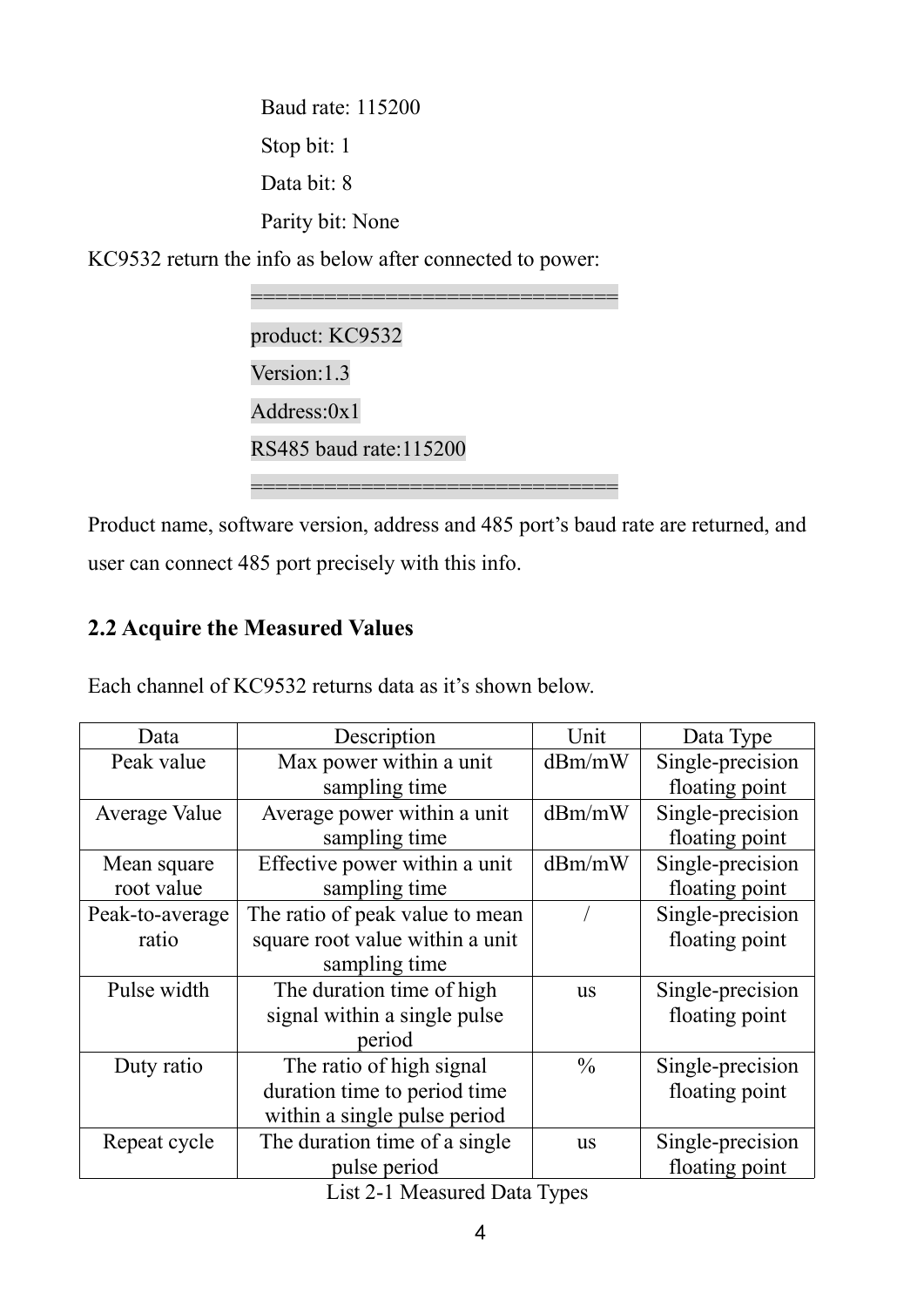To acquire measured data in the channel, 0x04 function domain (read input register) is uniformly adopted. Note that a specific address is bound to each data value in each channel. Below describes the detail of acquiring the data in channel 1, and the method of acquiring other channels' data resembles this one.

The default unit for peak value, average value and mean square root value is dBm, to change unit please refer to chapter 2.3.3.

# <span id="page-6-0"></span>**2.2.1 Command Format for Reading Input Register**

According to standard Modbus-RTU protocol format, the command format of reading input register is shown below.

|                   |                    |                                         | Data domain             |                  |
|-------------------|--------------------|-----------------------------------------|-------------------------|------------------|
| 1 Byte            | 1 Byte             | 2 Bytes                                 | 2 Bytes                 | 2 Bytes          |
| Address<br>domain | Function<br>domain | Register<br>address                     | Request size<br>of data | <b>CRC</b> check |
|                   |                    | Pic 2-1 Request Format of Host Computer | Data domain             |                  |
| 1 Byte            | 1 Byte             | 1 Byte                                  | $0 - 251$ Bytes         | 2 Bytes          |
| Address<br>domain | Function<br>domain | Return size<br>of data                  | Data<br>contents        | <b>CRC</b> check |

Pic 2-2 Response Format

**Note: The size of request data from the hostcomputer refers to the amount of 2-Byte data requested.** A request size value of 2 represents the host computer will get a 4-Byte return.

A single measured data in KC9532 would be stored as single-precision floating point, whose size is 4 Byte. **For this reason, the user must specify the request data size to be 2,**otherwise a warning for parameter error would be returned.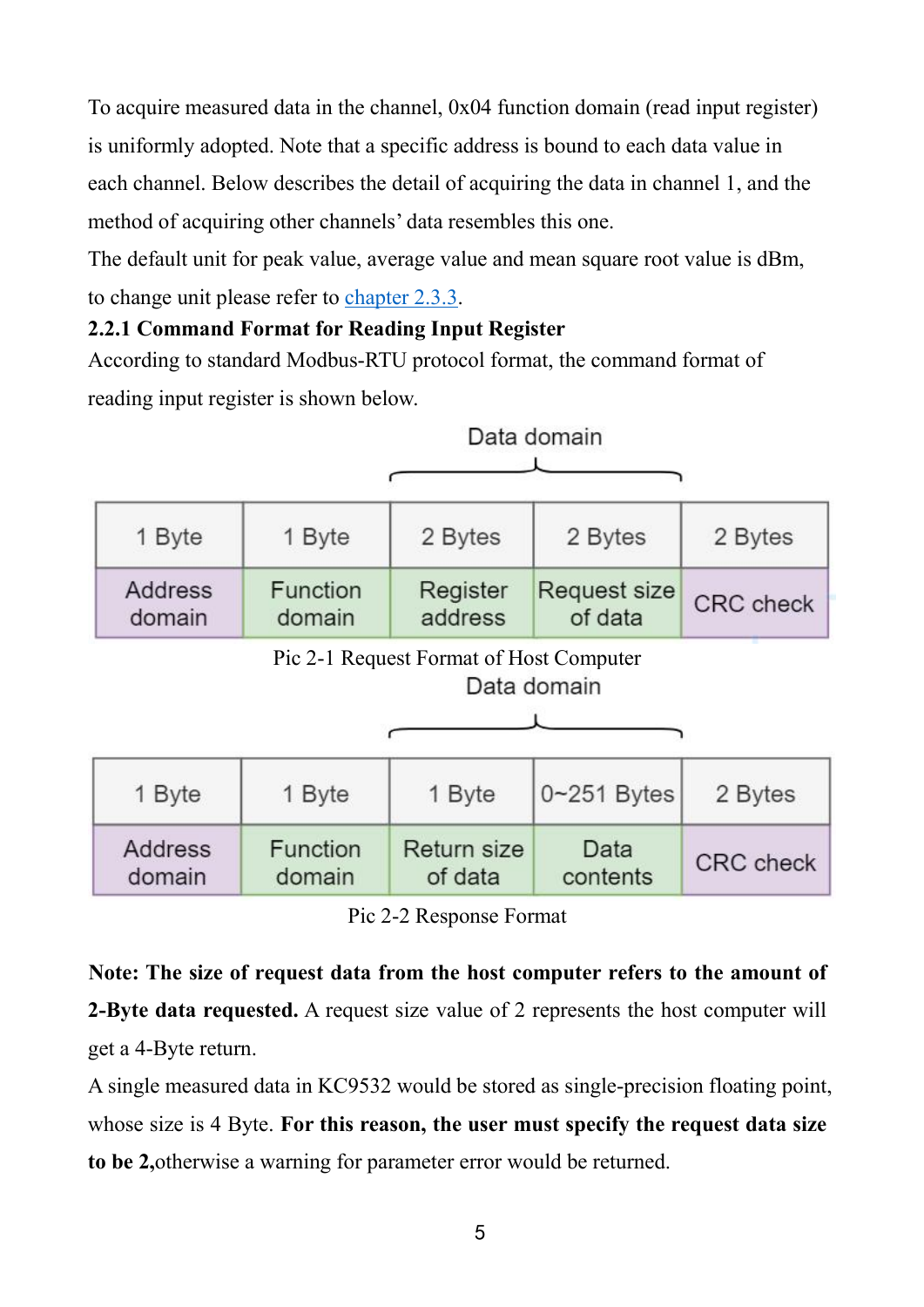# <span id="page-7-0"></span>**2.2.2 Acquire Measured Data in Channel 1**

| Data                   | Data register address |
|------------------------|-----------------------|
| Peak value             | 0x0101                |
| Average value          | 0x0102                |
| Mean square root value | 0x0103                |
| Peak-to-average ratio  | 0x0104                |
| Pulse width            | 0x0105                |
| Duty ratio             | 0x0106                |
| Repeat cycle           | 0x0107                |

The addresses of data registers of channel 1 are shown below.

List 2-2 Addresses of Data Registers in Channel 1

For example, the peak value in channel 1 is desired, the request from the host and the return from the slave would be like this:



Pic 2-3 Request from the host for peak value in channel 1



Pic 2-4 The returned data of peak value request in channel 1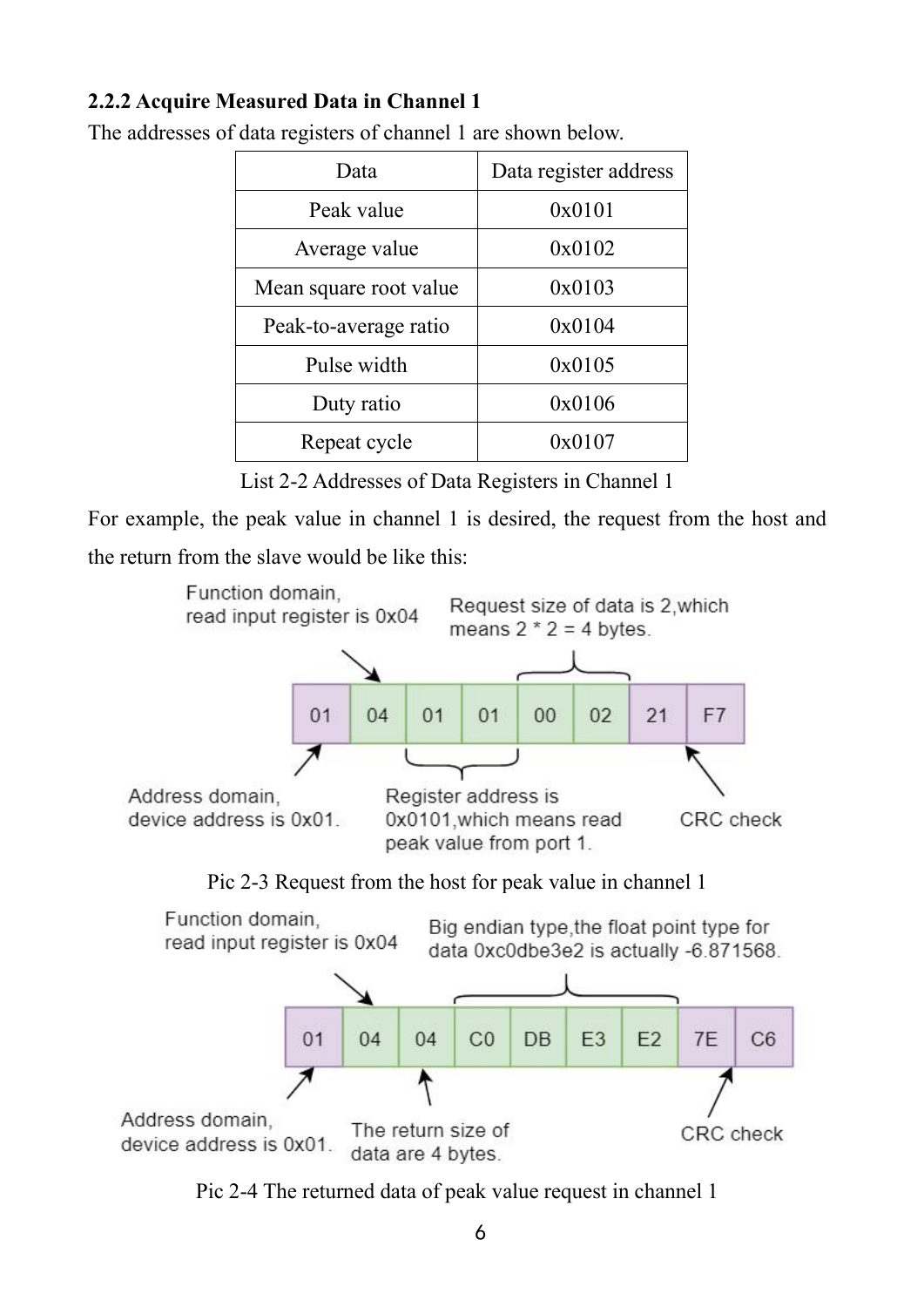As shown above, the peak value of channel 1 is  $-6.871568$  dBm.

User can probably figure out the resemblance between this example and requesting other data in channel 1, since the only difference is the data register's address.

As for the data content, it's worth noting that pulse width, duty ratio and repeat cycle would only return valid data when a pulse signal is detected. Otherwise, 0xffffffff would be returned, representing no pulse signal is present.

# <span id="page-8-0"></span>**2.2.3 Acquire Measured Data in Channel 2**

| Data                   | Data Register |  |
|------------------------|---------------|--|
|                        | Address       |  |
| Peak value             | 0x0201        |  |
| Average value          | 0x0202        |  |
| Mean square root value | 0x0203        |  |
| Peak-to-average ratio  | 0x0204        |  |
| Pulse width            | 0x0205        |  |
| Duty ratio             | 0x0206        |  |
| Repeat cycle           | 0x0207        |  |

The data in channel 2 and their addresses is shown below:

List 2-3 Addresses of Data Registers in Channel 2

As for the format of requesting and returning of the data in channel 2, please refer to

# [chapter](#page-6-0) 2.2.1.

# <span id="page-8-1"></span>**2.2.4 Acquire Measured Data in Channel 3**

The data in channel 3 and their addresses is shown below:

| Data                   | Data Register |
|------------------------|---------------|
|                        | Address       |
| Peak value             | 0x0301        |
| Average value          | 0x0302        |
| Mean square root value | 0x0303        |
| Peak-to-average ratio  | 0x0304        |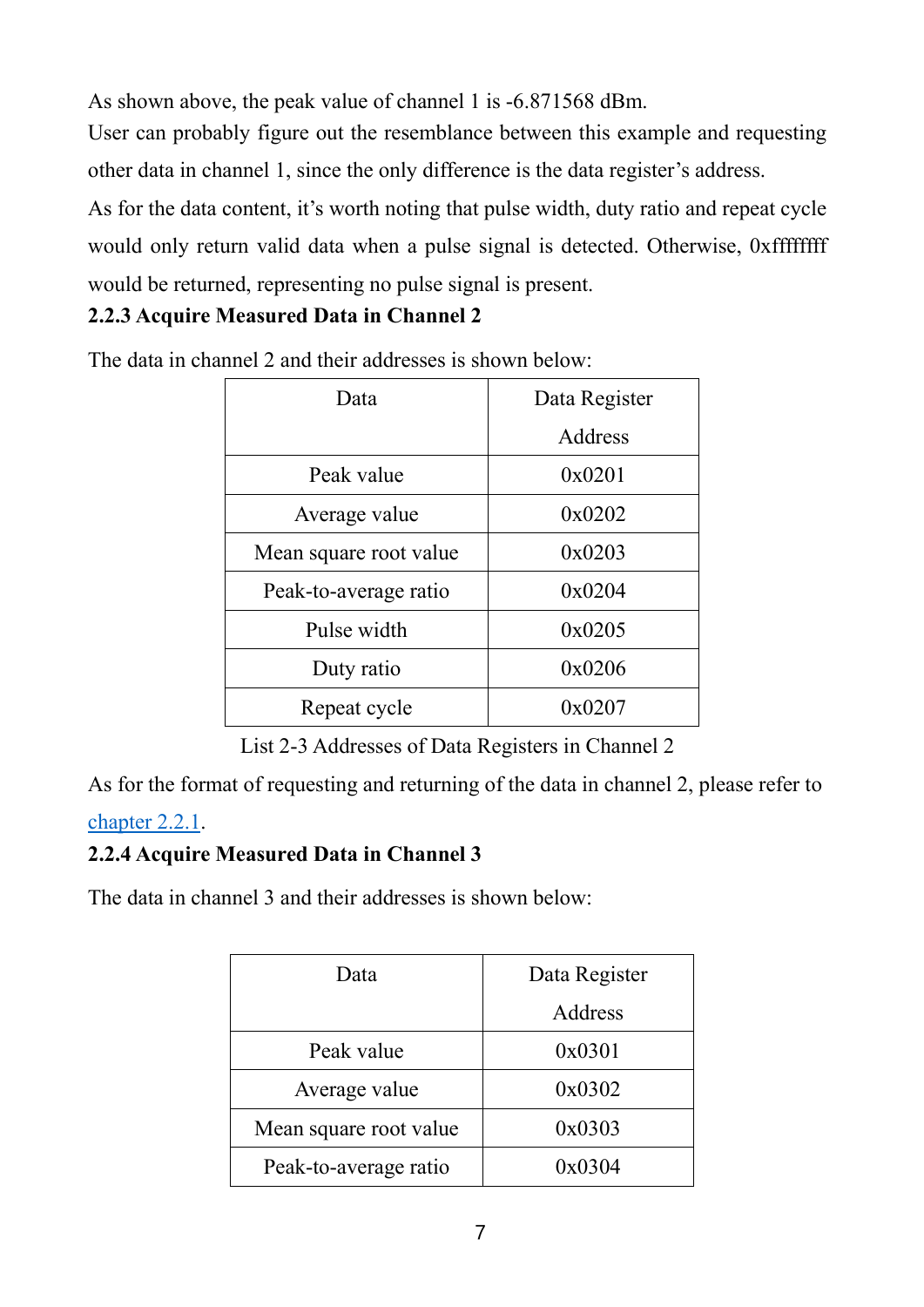| Pulse width  | 0x0305 |
|--------------|--------|
| Duty ratio   | 0x0306 |
| Repeat cycle | 0x0307 |

List 2-4 Addresses of Data Registers in Channel 3

As for the format of requesting and returning of the data in channel 3, please referto

#### [chapter](#page-6-0) 2.2.1.

#### <span id="page-9-0"></span>**2.2.5 Acquire Measured Data in Channel 4**

The data in channel 4 and their addresses is shown below:

| Data                   | Data Register |
|------------------------|---------------|
|                        | Address       |
| Peak value             | 0x0401        |
| Average value          | 0x0402        |
| Mean square root value | 0x0403        |
| Peak-to-average ratio  | 0x0404        |
| Pulse width            | 0x0405        |
| Duty ratio             | 0x0406        |
| Repeat cycle           | 0x0407        |

List 2-5 Addresses of Data Registers in Channel 4

As for the format of requesting and returning of the data in channel 4, please referto [chapter](#page-6-0) 2.2.1.

# <span id="page-9-1"></span>**2.3 Acquiring and Adjusting the Settings**

Acquiring and adjusting the settings can be done by function domain 0x03 (read

holding registers) and  $0x06$  (write a single register).

| Parameter      | Description       | Unit | Default    | Adjustable              | Data    |
|----------------|-------------------|------|------------|-------------------------|---------|
|                |                   |      | Value      | Range                   | Type    |
| Central        | The frequency of  | MHz  | 2450       | $1 - 4000$              | Signed  |
| frequency      | the external      |      | <b>MHz</b> | MHz(1MHz                | 16 bits |
|                | signal to be      |      |            | stepping)               | integer |
|                | measured          |      |            |                         |         |
| External       | External          | dB   | 0 dB       | $-200 \rightarrow 200$  | Signed  |
| attenuators or | attenuators<br>or |      |            | dB(0.1dB)               | 16 bits |
| amplifiers     | amplifiers for    |      |            | stepping)               | integer |
|                | compensation      |      |            |                         |         |
| Cable power    | To compensate     | dB   | 0 dB       | $-200 - 0$ dB $(0.1$ dB | Signed  |
| dissipation    | power dissipation |      |            | stepping)               | 16 bits |
|                | caused by cable   |      |            |                         | integer |

Adjustable parameters in each channel of KC9532 is shown below: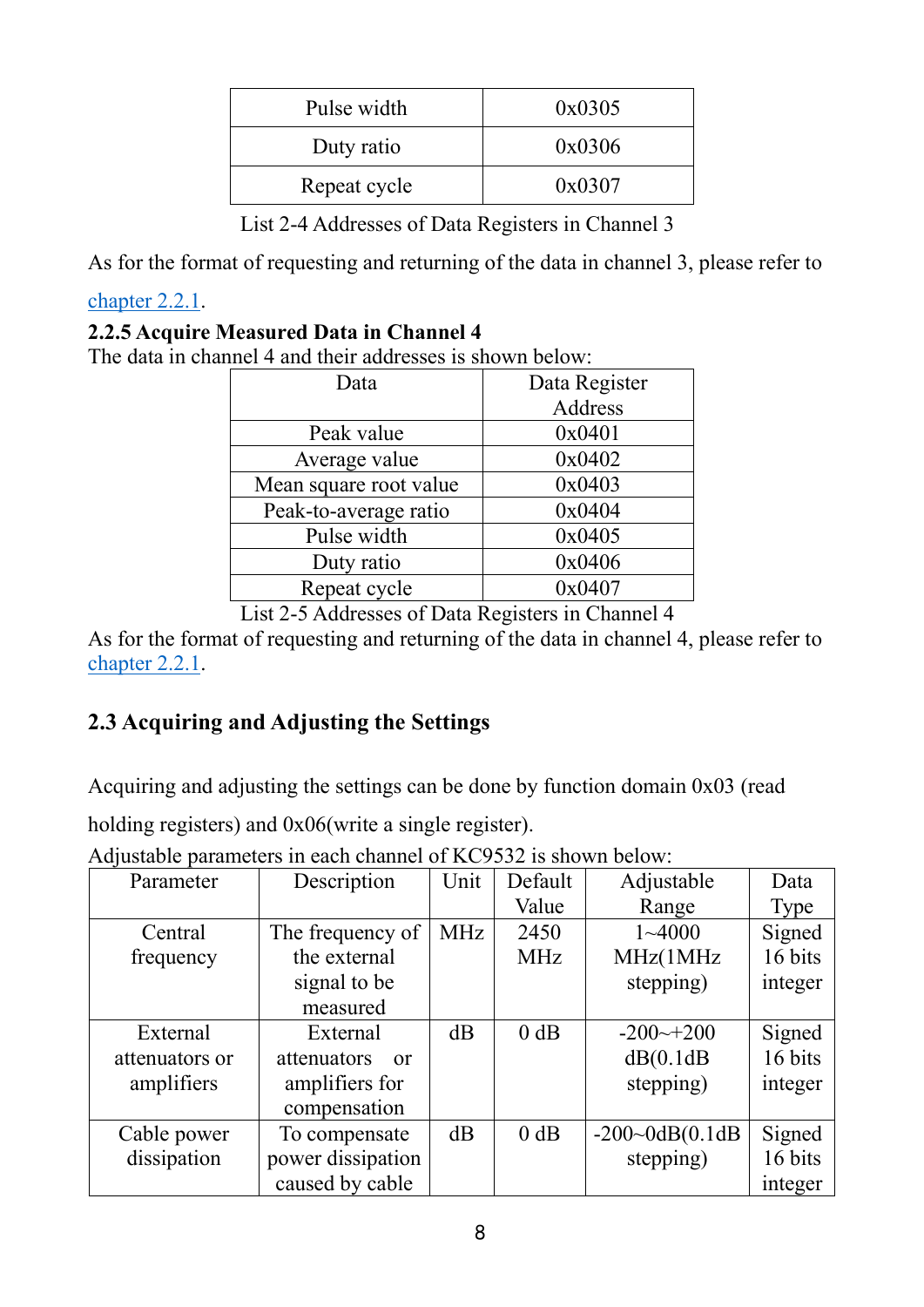| Cable frequency  | The frequency at  | <b>MHz</b> | 2450             | $1 - 4000$        | Signed  |
|------------------|-------------------|------------|------------------|-------------------|---------|
| dissipation      | which cable       |            | <b>MHz</b>       | MHz(1MHz          | 16 bits |
|                  | dissipation       |            |                  | stepping)         | integer |
|                  | occurs            |            |                  |                   |         |
| Sampling time of | Time duration for | S          | 180 ms           | $10ms - 10s$      | Signed  |
| peak sampling    | each peak         |            |                  | (10ms stepping)   | 16 bits |
|                  | sampling          |            |                  |                   | integer |
| Sampling time of | Time duration for | S          | 180 ms           | $10 - 10s$        | Signed  |
| average sampling | each average      |            |                  | $(10ms$ stepping) | 16 bits |
|                  | sampling          |            |                  |                   | integer |
| Sampling time of | Time duration for | S          | 180 ms           | $10 - 10s$        | Signed  |
| mean-square-root | each              |            |                  | (10ms stepping)   | 16 bits |
| sampling         | mean-square-root  |            |                  |                   | integer |
|                  | sampling          |            |                  |                   |         |
| Single pulse     | Time duration for | S          | $100 \text{ ms}$ | $1ms-3s$          | Signed  |
| sampling time    | each pulse        |            |                  | (1ms stepping)    | 16 bits |
|                  | sampling          |            |                  |                   | integer |
| Power threshold  | A pulse signal    | dBm        | $-20$            | $-51^{-9}$        | Signed  |
| of pulse         | whose power is    |            | dBm              | dBm(1dBm)         | 16 bits |
|                  | greater than this |            |                  | stepping)         | integer |
|                  | value would be    |            |                  |                   |         |
|                  | deemed as valid   |            |                  |                   |         |
| Power unit       | The unit of the   |            | $\overline{0}$   | $0:$ dBm          | Signed  |
|                  | returned data can |            | (dBm as          | 1: mW             | 16 bits |
|                  | be set            |            | default)         |                   | integer |

List 2-6 Adjustable Parameters of Each Channel

Parameters for measuring are identical between each channel. Below would show the detailed settings in channel 1.

#### **Note:** When step is 0.1dB, the value should multiply by 10.

For example, user send 50 for "External attenuators or amplifiers" parameter means the actually value is 5dB.

# <span id="page-10-0"></span>**2.3.1 Command Format for Reading Holding Register**

According to standard Modbus-RTU protocol, the command format for reading holding register is shown below.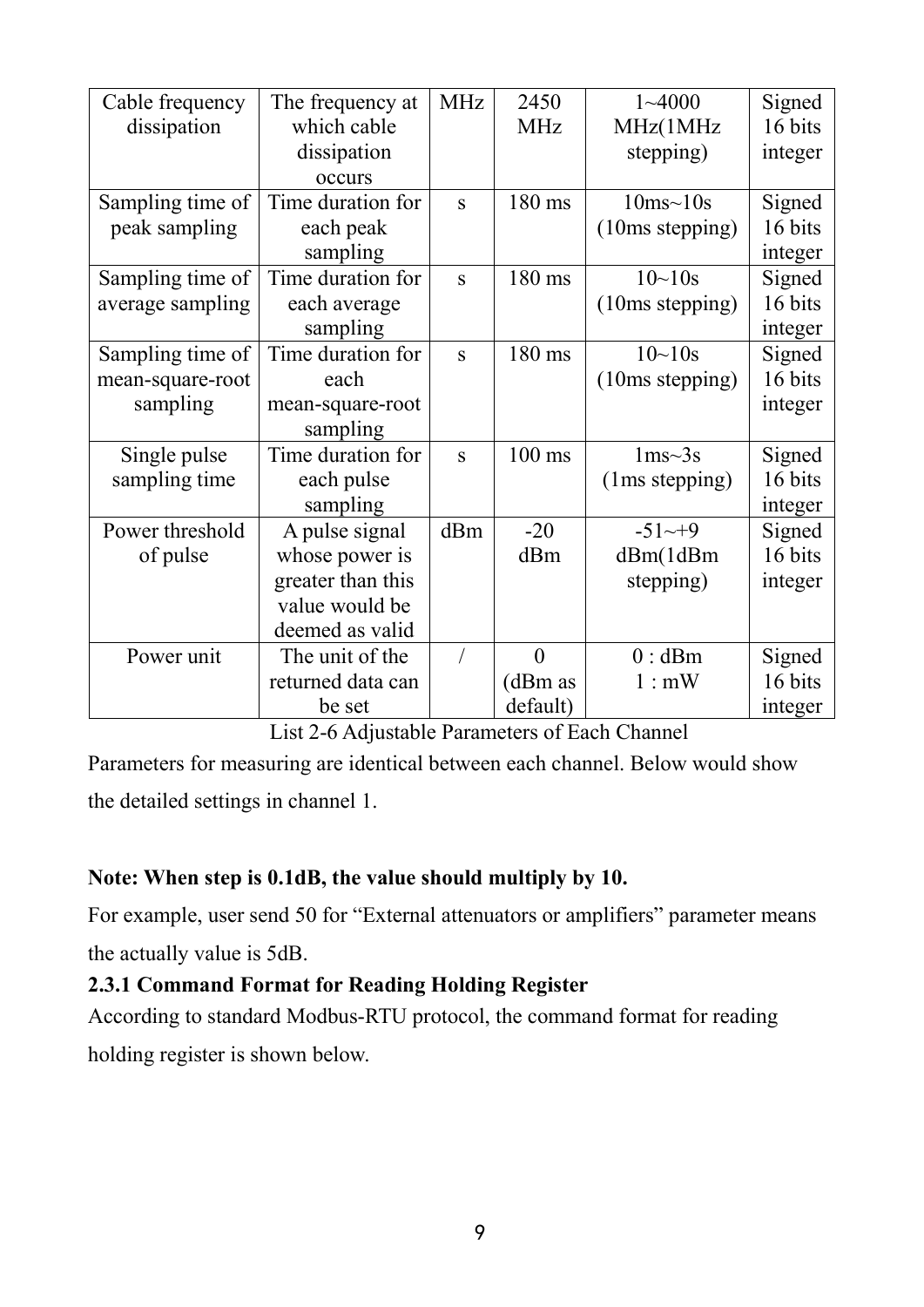|                                          |                    |                               | Data domain             |                  |
|------------------------------------------|--------------------|-------------------------------|-------------------------|------------------|
| 1 Byte                                   | 1 Byte             | 2 Bytes                       | 2 Bytes                 | 2 Bytes          |
| <b>Address</b><br>domain                 | Function<br>domain | Register<br>address           | Request size<br>of data | <b>CRC</b> check |
| Pic 2-5 Request from Host<br>Data domain |                    |                               |                         |                  |
| 1 Byte                                   | 1 Byte             | 1 Byte                        | 2 Bytes                 | 2 Bytes          |
| Address<br>domain                        | Function<br>domain | <b>Return size</b><br>of data | Data<br>contents        | <b>CRC</b> check |

Pic 2-6 Response

**Note: The size of request data from the hostcomputer refers to the amount of**

**2-Byte data requested.** A request size value of 2 represents the host computer will get a 4-Byte return.

The data stored in each register is of the size of 2 Byte. For this reason the data request from the host needs to be size 1, so that to obtain a size 2 data response in response frame from KC9532.

# <span id="page-11-0"></span>**2.3.2 Command Format for Writing a Single Register**

According to standard Modbus-RTU protocol format, the command format for writing a single register is shown below.

| 1 Byte                   | 1 Byte                    | 2 Bytes                    | 2 Bytes    | 2 Bytes          |
|--------------------------|---------------------------|----------------------------|------------|------------------|
| <b>Address</b><br>domain | <b>Function</b><br>domain | <b>Register</b><br>address | Write data | <b>CRC</b> check |

Data domain

Pic 2-7 Request from host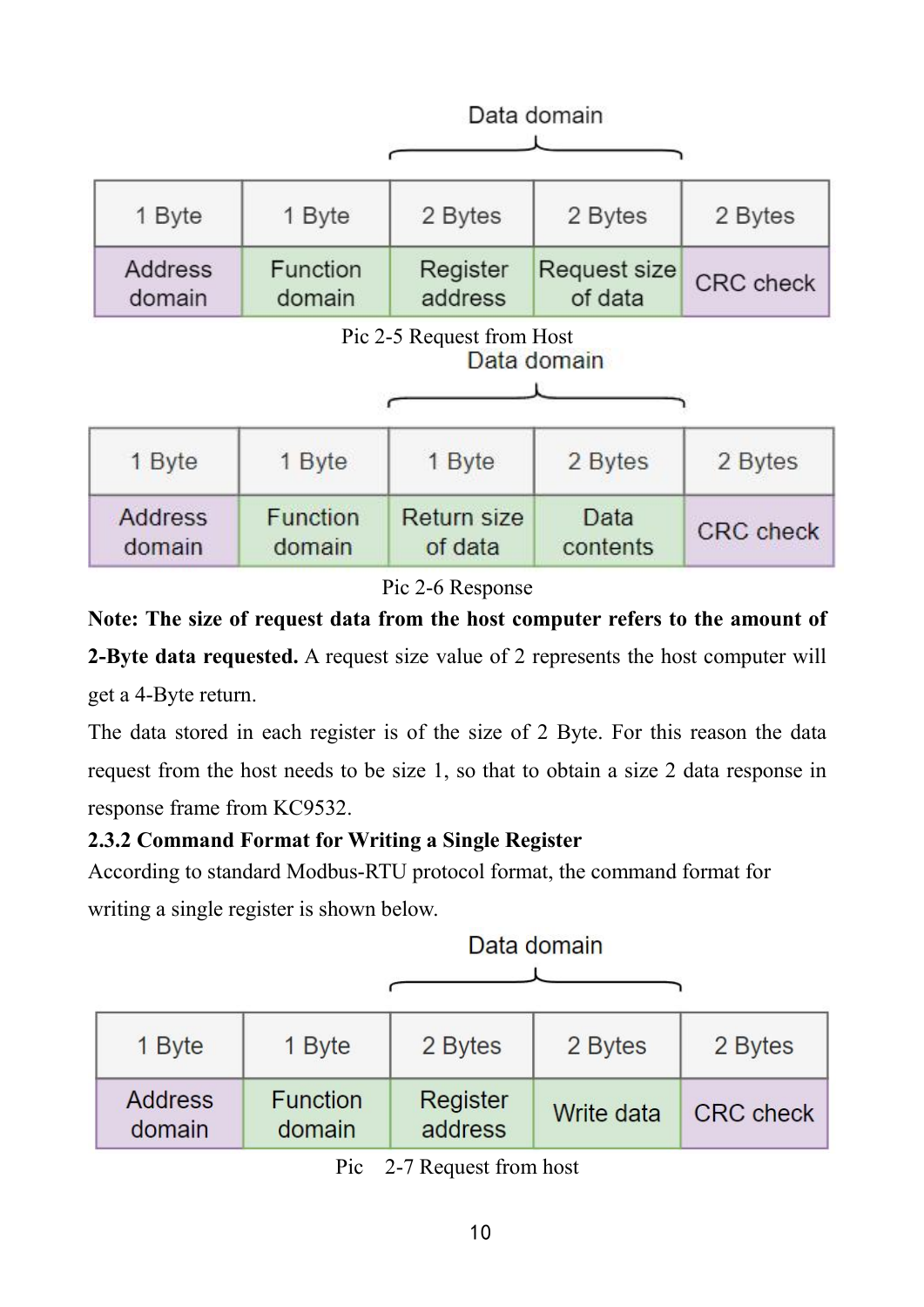|                          |                           |                     | Data domain |                       |
|--------------------------|---------------------------|---------------------|-------------|-----------------------|
| 1 Byte                   | 1 Byte                    | 2 Bytes             | 2 Bytes     | 2 Bytes               |
| <b>Address</b><br>domain | <b>Function</b><br>domain | Register<br>address |             | Return data CRC check |

Pic 2-8 Response

The resemblance between the request and the response is clear, which can serve as

an echo.

Likewise, the data written is also 2-Byte.

#### <span id="page-12-0"></span>**2.3.3 Acquire and adjust measuring parameters in channel 1**

The addresses of measuring parameters of channel 1 is shown in the list below.

| Parameter                    | Parameter register address |
|------------------------------|----------------------------|
| Central frequency            | 0x0101                     |
| External attenuator          | 0x0102                     |
| Cable power dissipation      | 0x0103                     |
| Cable frequency dissipation  | 0x0104                     |
| Single peak sampling time    | 0x0105                     |
| Single average sampling time | 0x0106                     |
| Single mean-square-root      | 0x0107                     |
| sampling time                |                            |
| Single pulse sampling time   | 0x0108                     |
| Pulse power threshold        | 0x0109                     |
| Unit of power                | 0x010A                     |

List 2-7 Addresses of adjustable parameters in channel 1 **Acquire central frequency in channel 1:**



Pic 2-9 Host request for central frequency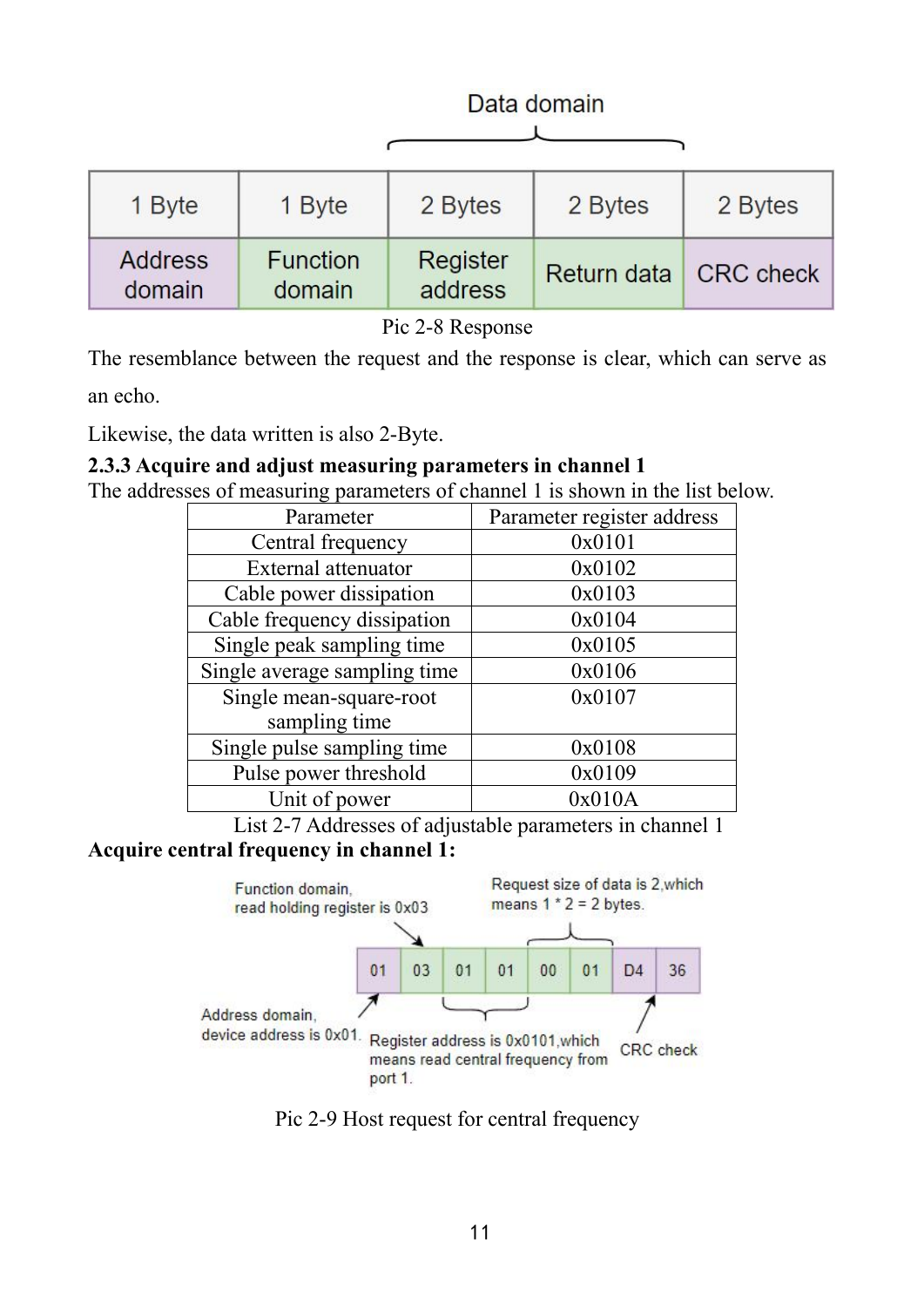

Pic 2-10 Response

#### **Adjust central frequency of channel 1:**

Assume that the central frequency of channel 1 is 3500MHz, then the data would look like this.





The process of acquiring and adjusting other parameter registers resemble the process above.

#### <span id="page-13-0"></span>**2.3.4 Acquire and adjust measuring parameters in channel 2**

The addresses of measuring parameters of channel 2 is shown in the list below.

| Parameter                    | Parameter register address |
|------------------------------|----------------------------|
| Central frequency            | 0x0201                     |
| External attenuator          | 0x0202                     |
| Cable power dissipation      | 0x0203                     |
| Cable frequency dissipation  | 0x0204                     |
| Single peak sampling time    | 0x0205                     |
| Single average sampling time | 0x0206                     |
| Single mean-square-root      | 0x0207                     |
| sampling time                |                            |
| Single pulse sampling time   | 0x0208                     |
| Pulse power threshold        | 0x0209                     |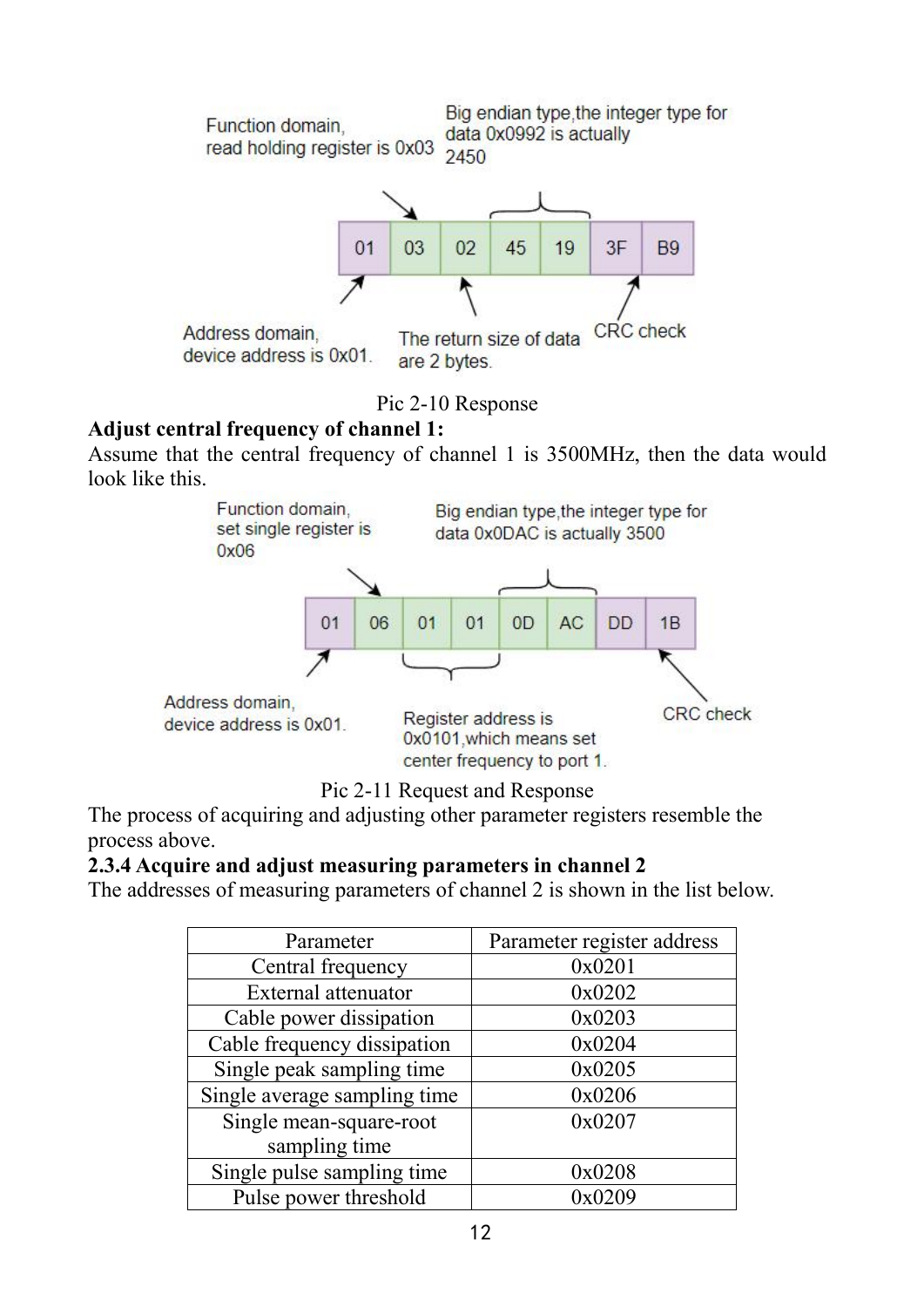| Unit of power                                            | 0x020A |  |
|----------------------------------------------------------|--------|--|
| List 2-8 Addresses of adjustable parameters in channel 2 |        |  |

As for the protocol format of the measuring parameters in channel 2, please refer to [chapter](#page-12-0) 2.3.3.

# <span id="page-14-0"></span>**2.3.5 Acquire and adjust measuring parameters in channel 3**

The addresses of measuring parameters of channel 3 is shown in the list below.

| Parameter                    | Parameter register address |
|------------------------------|----------------------------|
| Central frequency            | 0x0301                     |
| External attenuator          | 0x0302                     |
| Cable power dissipation      | 0x0303                     |
| Cable frequency dissipation  | 0x0304                     |
| Single peak sampling time    | 0x0305                     |
| Single average sampling time | 0x0306                     |
| Single mean-square-root      | 0x0307                     |
| sampling time                |                            |
| Single pulse sampling time   | 0x0308                     |
| Pulse power threshold        | 0x0309                     |
| Unit of power                | 0x030A                     |

List 2-9 Addresses of adjustable parameters in channel 3

As for the protocol format of the measuring parameters in channel 3, please refer to

#### [chapter](#page-12-0) 2.3.3.

#### <span id="page-14-1"></span>**2.3.6 Acquire and adjust measuring parameters in channel 4**

The addresses of measuring parameters of channel 4 is shown in the list below.

| Parameter                    | Parameter register address |
|------------------------------|----------------------------|
| Central frequency            | 0x0401                     |
| External attenuator          | 0x0402                     |
| Cable power dissipation      | 0x0403                     |
| Cable frequency dissipation  | 0x0404                     |
| Single peak sampling time    | 0x0405                     |
| Single average sampling time | 0x0406                     |
| Single mean-square-root      | 0x0407                     |
| sampling time                |                            |
| Single pulse sampling time   | 0x0408                     |
| Pulse power threshold        | 0x0409                     |
| Unit of power                | 0x040A                     |

List 2-10 Addresses of adjustable parameters in channel 4

As for the protocol format of the measuring parameters in channel 4, please refer to [chapter](#page-12-0) 2.3.3.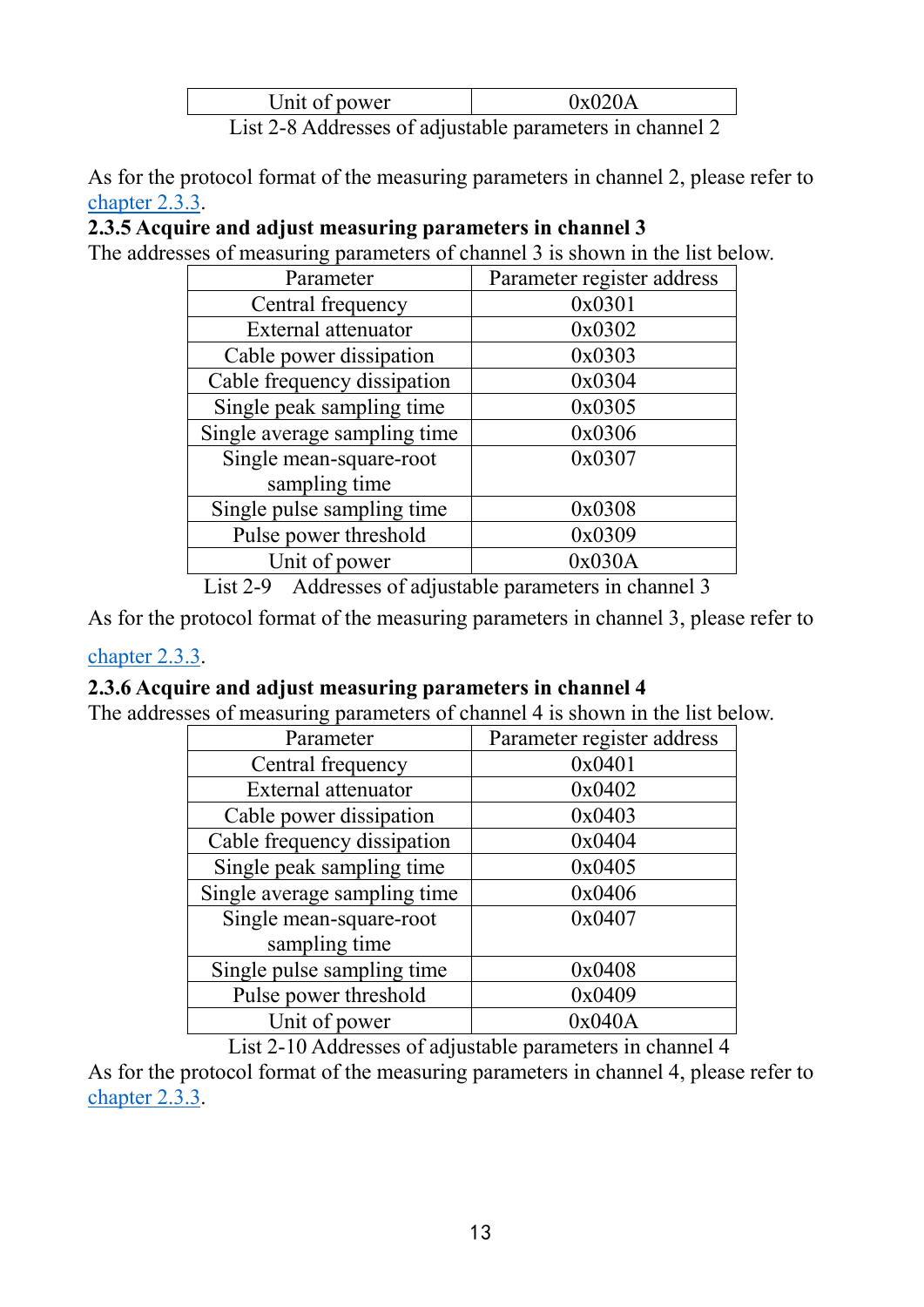# <span id="page-15-0"></span>**2.4 Acquire the Auxiliary Info of Equipment**

| Info        | Description                     | Unit                | Data Type        |
|-------------|---------------------------------|---------------------|------------------|
| Temperature | Since the equipment produces    | $^{\circ}\!{\rm C}$ | Single-precision |
| of the      | heat itself, this info is for   |                     | floating point   |
| equipment   | reference only.                 |                     |                  |
| Software    | The info can also be acquired   |                     | Unsigned 32-bit  |
| version     | from USB port.                  |                     | integer          |
| Serial      | The info can also be acquired   |                     | Unsigned 32-bit  |
| number      | from USB port.                  |                     | integer          |
| USB voltage | The supply voltage of USB port. | V                   | Single-precision |
|             |                                 |                     | floating point   |
| 485 voltage | The supply voltage of 485 port. | V                   | Single-precision |
|             |                                 |                     | floating point   |

The auxiliary info of KC9532 is shown below.

#### List 2-11 Auxiliary info list

The acquisition of auxiliary info is achieved by reading the input registers, the addresses are shown below.

| Info                  | Register address |
|-----------------------|------------------|
| Equipment temperature | 0x0501           |
| Software version      | 0x0502           |
| Serial number         | 0x0503           |
| <b>USB</b> Voltage    | 0x0504           |
| 485 Voltage           | 0x0505           |

List 2-12 Auxiliary info registers addresses

The data length of the auxiliary info is 4 Byte as well, so the length of the request should be of 2 registers.

#### <span id="page-15-1"></span>**2.4.1 Acquire the temperature of the equipment**



Pic 2-12 Request temperature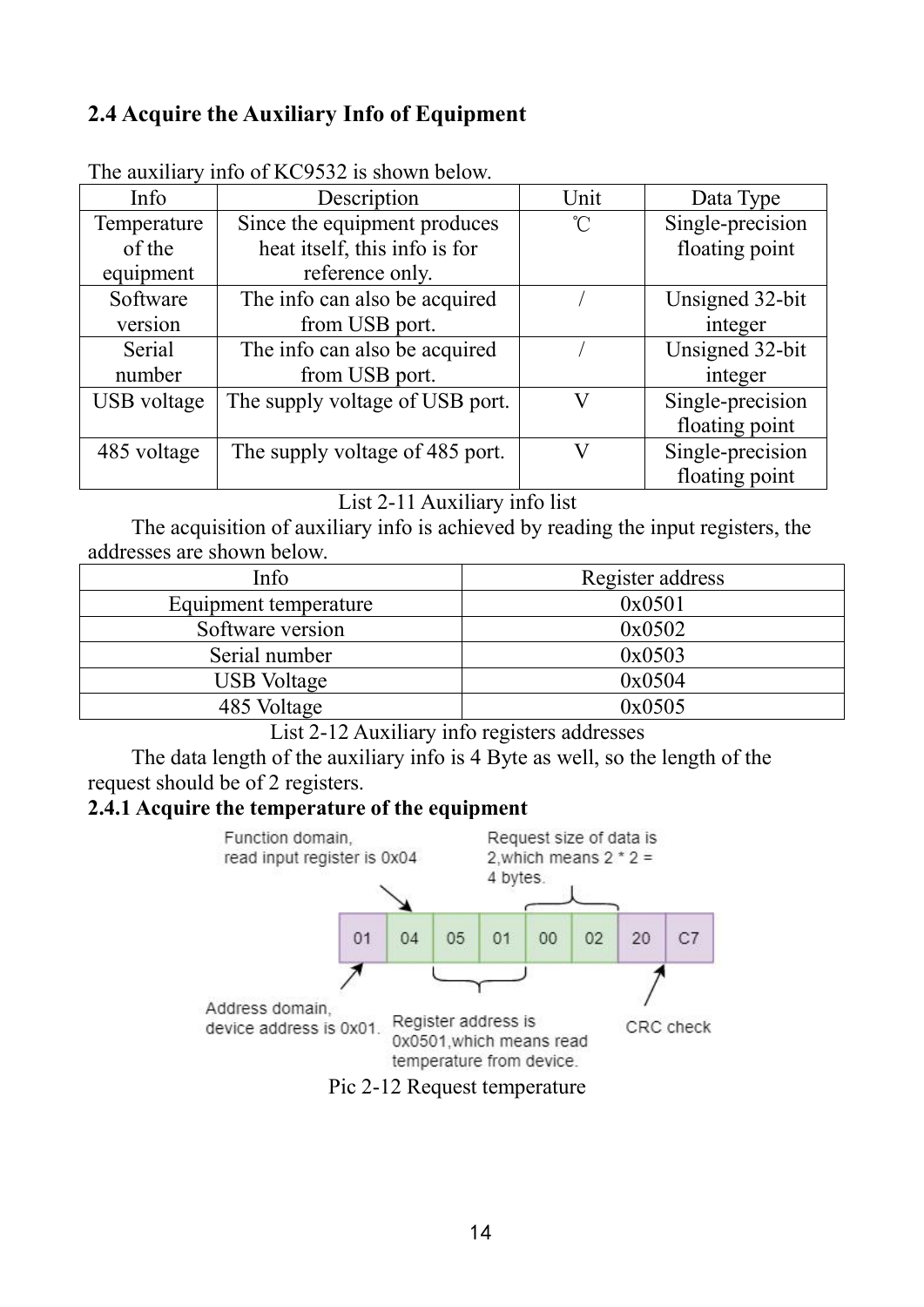

Pic 2-13 Response of the temperature

The returned temperature data is 45.75℃.

# <span id="page-16-0"></span>**2.4.2 Acquire software version**

The response data of software version is a 32-bit unsigned integer. To get the real

version, user needs to divide this response value by 10.

For example:

Request: 01 04 05 02 00 02 D0 C7

Response: 01 04 04 00 00 00 0D 3A 41

The version data is 0x0000000D, which means 13 in decimal. Make this value

divided by 10, that is 1.3, which means the current version is V1.3

# <span id="page-16-1"></span>**2.4.3 Acquire serial number**

The serial number data of KC9532 is an unsigned 32-bit integer. User can directly

deem this value as the serial number.

# <span id="page-16-2"></span>**2.4.4 Acquire USB and 485 voltage**

The data of USB and 485 voltage are both floating point, user should just treat them

with the floating-point way.

# <span id="page-16-3"></span>**2.5 Adjust Auxiliary Parameters**

The adjustable auxiliary parameters of KC9532 are listed below.

| Parameter  | Description                                     | Data Type      |
|------------|-------------------------------------------------|----------------|
| Address of | The range is 1-247. After reboot, USB port will | Signed 16 bits |
| equipment  | output the new address as string.               | integer        |
| 485 port   | Designed to be adjustable to fit in different   | Signed 16 bits |
| baud rate  | industrial environments with a maximum value of | integer        |
|            | 460800. After reboot, USB port will output the  |                |
|            | new baud rate as string.                        |                |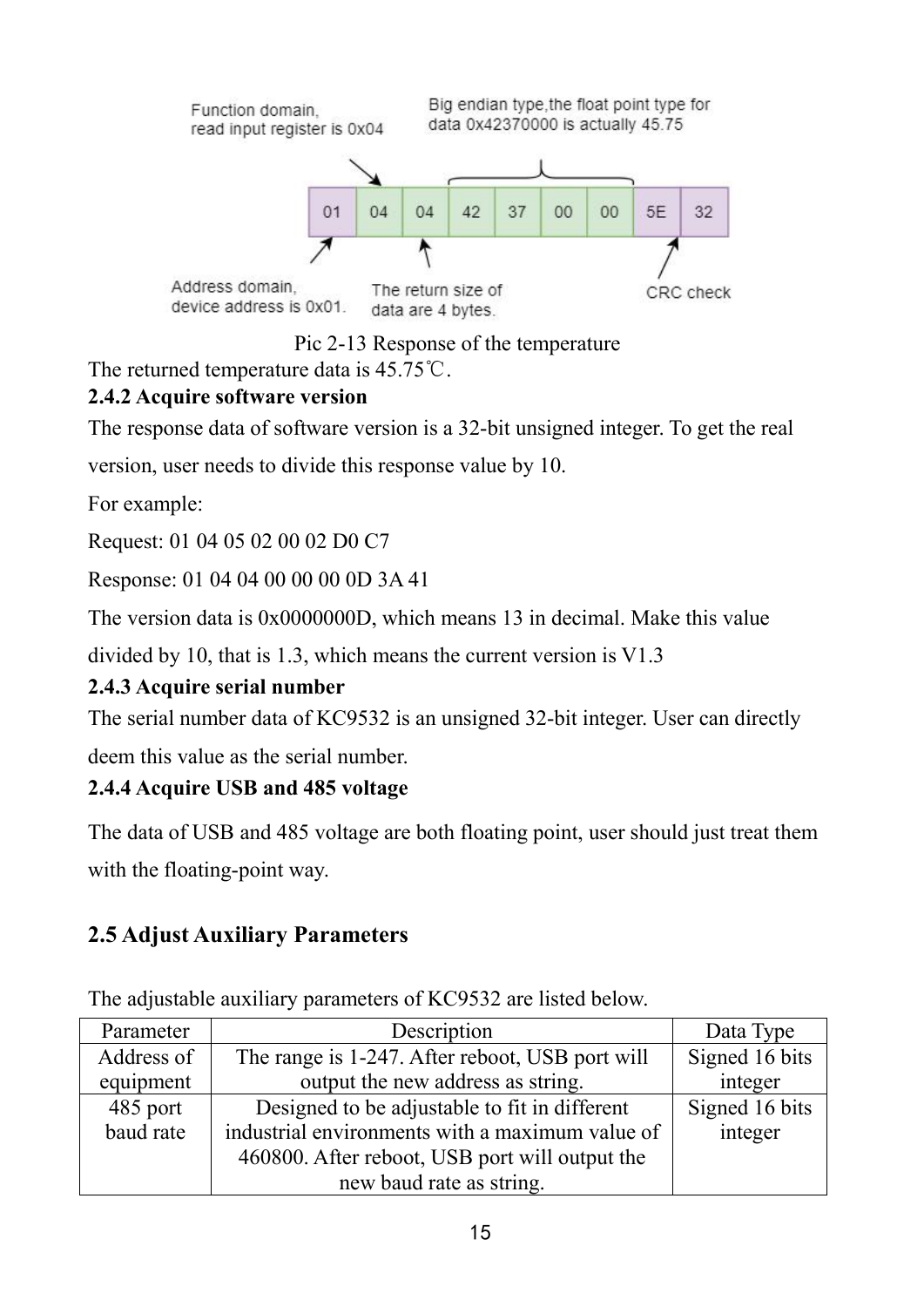| Restore to | Restore all the settings to default. |  |
|------------|--------------------------------------|--|
| factory    |                                      |  |

#### List 2-13 Auxiliary parameters list

Likewise, the adjustment of the auxiliary parameters are achieved by writing a

single register. The list of registers is shown below.

| Parameter            | Registers' address | Adjustable range   |
|----------------------|--------------------|--------------------|
| Address of equipment | 0x0501             | $-247$             |
| 485 port baud rate   | 0x0502             | See the list below |
| Restore to factory   | 0x0503             |                    |

List 2-14 Auxiliary parameters' register

The data length of these registers is 4 Byte, so the request length made by user should be 2 registers.

# <span id="page-17-0"></span>**2.5.1 Adjust the address ofequipment**

The new address becomes valid after rebooting.

For example:

change the equipment's address to 0x05.



Pic 2-14 Request and Response

The address becomes 0x05 after next boot.

# <span id="page-17-1"></span>**2.5.2 Adjust 485 port's baud rate**

The list below shows the available baud rate values.

| Data value | Corresponding baud rate |
|------------|-------------------------|
| 0x0000     | 9600                    |
| 0x0001     | 14400                   |
| 0x0002     | 19200                   |
| 0x0003     | 38400                   |
| 0x0004     | 57600                   |